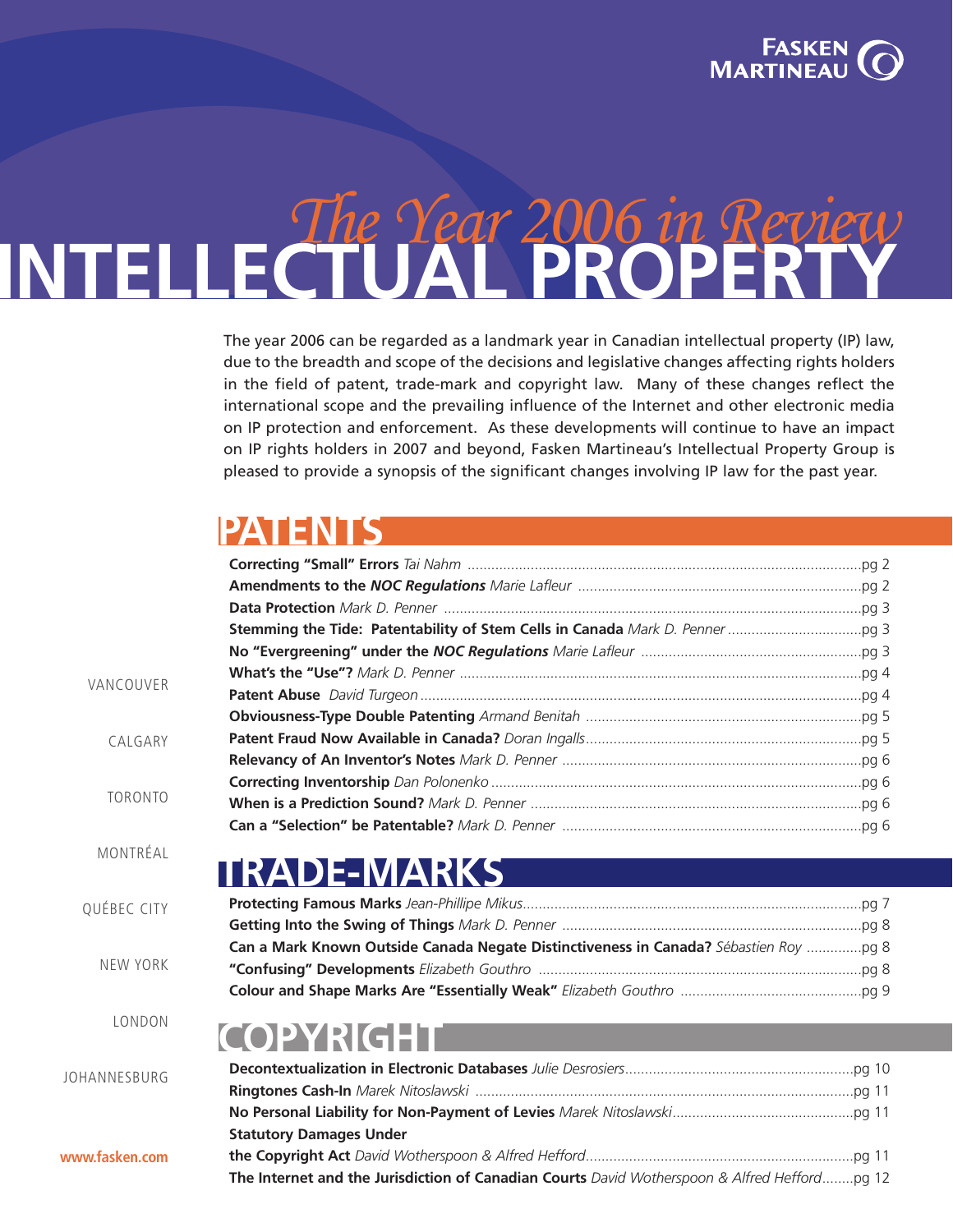

**P**

### <span id="page-1-0"></span>**KEY CANADIAN DEVELOPMENTS IN PATENTS**

Legislative changes relevant to patents in 2006 provided a much needed solution for the correction of potential errors and omissions claims arising from the inability to retroactively topup payments from small entity to large entity rates, resulting in deficient fee payments and potential loss of patent rights. As well, important amendments to the *Patented Medicines (Notice of Compliance) Regulations (the NOC Regulations)* came into force. The Canadian Intellectual Property Office (CIPO) also issued a statement regarding its position on the patentability of stem cells and engineered tissues. While judicial activity focused mostly on pharmaceutical patent disputes under the *NOC Regulations*, there were also a number of interesting cases involving other technologies and dealing with particular aspects of Canadian patent law.

### **IMPORTANT AMENDMENTS TO THE PATENT ACT AND RULES**

**CORRECTING "SMALL" ERRORS** To the surprise of many, the Federal Court of Appeal held in the 2003 *Dutch [Industries](http://decisions.fca-caf.gc.ca/en/2003/2003fca121/2003fca121.html)*<sup>1</sup> case that there was no statutory basis for CIPO accepting retroactive top-up payments to correct deficiencies in past patent fee payments, reversing a well-established practice. The ruling created significant uncertainty about the status and enforceability of many Canadian patents and patent applications. To address concerns raised by patent stakeholders in Canada and provide relief from the effects of the *Dutch Industries* decision, Parliament amended the *Patent Act* to add section 78.6.

*"...patentees and applicants are encouraged to topup past patent fee payments before the deadline of February 1, 2007..."*

Section 78.6 of the *Patent Act* came into force on February 1, 2006 and provides a 12-month window in which any deficiencies in past patent fee payments can be retroactively corrected. Patent fee payments that had been made at a "small entity" rate should be carefully reviewed by patentees and applicants to ensure that all such payments were properly made at the right entity rate before the expiry of the 12 month grace period. If one or more past patent fee payments were underpaid, such deficiencies must be corrected on or before February 1, 2007. If deficiencies in past patent fee payments remain uncorrected, Canadian patent rights may be irretrievably lost.

Section 78.6 applies only to deficient fee payments made before February 1, 2006. Fees paid after this date cannot be corrected under this provision, and instead must be corrected with payment of the proper fee together with a reinstatement fee, if applicable.

Out of an abundance of caution, and particularly where there is any doubt about whether payments on the basis of "small entity" were properly made, patentees and applicants are encouraged to top-up past patent fee payments before the deadline of February 1, 2007 and pay all future patent fees at the large entity rate.

**AMENDMENTS TO THE NOC REGULATIONS** On October 5, 2006, amendments to the *NOC* [Regulations](http://canadagazette.gc.ca/partII/2006/20061018/html/sor242-e.html) came into force.<sup>2</sup> As was recently noted by the Supreme Court of Canada in *[AstraZeneca](http://scc.lexum.umontreal.ca/en/2006/2006scc49/2006scc49.html) Canada Inc. v. Canada (Minister of Health) 3* , one of the purposes of the *NOC Regulations* is to prevent the abuse of the early working provisions of the *Patent Act* and the *Rules* under which a manufacturer can work the patented invention within the period of monopoly to the extent necessary to obtain regulatory approval. Under the *NOC Regulations*, a manufacturer that makes use of this early working exception and compares its drug with a patented drug must either await patent expiry before obtaining its NOC or make an allegation justifying immediate market entry that is either accepted by the patentee or upheld by the Federal Court.

In keeping with the purpose of the *NOC Regulations*, the 2006 amendments impose timing, relevance and subject-matter requirements for patents to be added to a patent list maintained on the Patent Register. Essentially, there must now be a link between the subject-matter of a patent on a patent list and the content of the submission. Patents must be relevant to the strength, dosage form or route of administration of the drug that the innovator is approved to sell. Patents can be listed in relation to supplemental new drug submissions only if its purpose is to obtain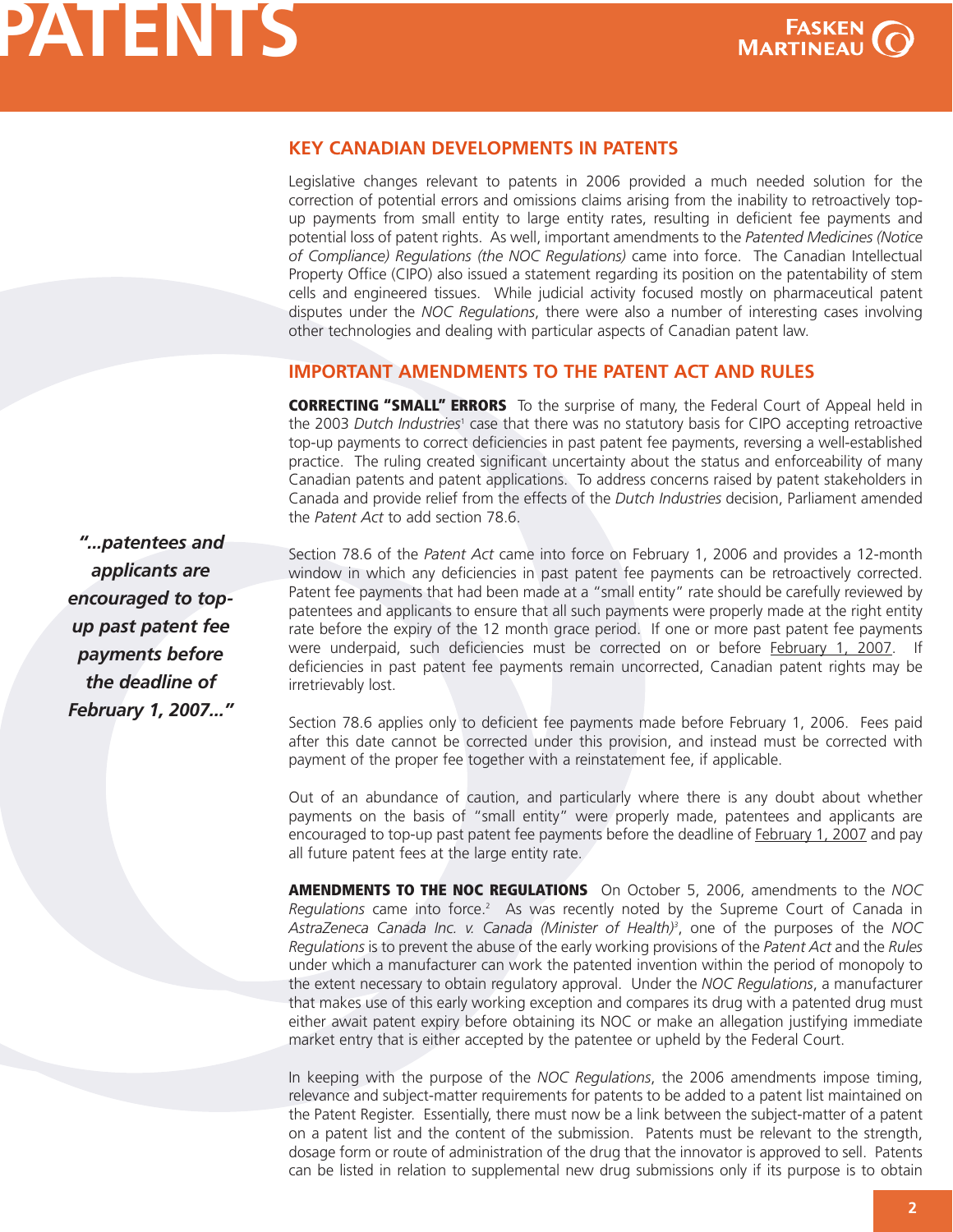

<span id="page-2-0"></span>approval for a change in use, formulation or dosage form and the patent contains a claim thereto.

The amendments also change the requirements governing when listed patents must be addressed. A generic manufacturer need only address the patents on the register as of the filing of its abbreviated new drug submission (ANDS). Patents added to the register thereafter will not give rise to any such requirement. As a corollary, manufacturers will no longer be allowed to send a notice of allegation before the filing of their submission. Finally, a manufacturer will have to retract its notice of allegation in the event that its submission is either withdrawn by the Minister for noncompliance or cancelled by the manufacturer.

The 2006 amendments signal a further attempt by the Canadian government to strike a balance between ensuring effective patent protection over new and innovative drugs while permitting timely market entry of generic competitors.

**DATA PROTECTION** While not specifically relevant to patent matters, the *Regulations* under the Canadian *Food & Drug Act* were amended concurrently with the *NOC Regulations* to provide increased "data protection" for [information](http://canadagazette.gc.ca/partII/2006/20061018/html/sor241-e.html) submitted pursuant to regulatory approval. <sup>4</sup> The

purpose of these amendments is to provide an eight-year term of data protection for innovative drugs. These amendments also prohibit a generic manufacturer, seeking to copy an innovative drug, from filing a new drug submission (NDS) or an ANDS for a six-year period (within the eight-year term). A little more than one month after the amended regulations were enacted, Canada's generic pharmaceutical industry

launched a legal action in the Federal Court of Canada challenging these amendments, alleging that the amended regulations exceed what is necessary for Canada to comply with its obligations under the *North American Free Trade Agreement* and the *Agreement on Trade Related Aspects of Intellectual Property Rights.* No decision has yet to be issued on the validity of the amendments.

**[STEMMING](http://strategis.gc.ca/sc_mrksv/cipo/patents/notice_jun20_06-e.html) THE TIDE** This summer CIPO issued a cryptic practice notice<sup>5</sup> stating that animals, at any stage of development, including stem cells, are not considered patentable. Until 2002, it was unclear whether "higher life forms", such as animals and plants, were patentable in Canada. In *[Commissioner](http://scc.lexum.umontreal.ca/en/2002/2002scc76/2002scc76.html) of Patents v. President and Fellows of Harvard College*<sup>6</sup> ,

the Canadian Supreme Court held that "lower life forms" (e.g. bacteria, algae, viruses, etc.) were patentable, but higher life forms *per se* were not. Expanding on the Supreme Court's reasoning in the *Harvard Mouse* case, CIPO took the position that

totipotent stem cells are to be considered higher life forms and thus not patentable since they have the potential to give rise to a complete animal. Those stem cells that cannot develop into a complete animal, such as embryonic, multipotent, and pluripotent stem cells, are considered to be patentable.

In addition to stem cells, CIPO's practice notice clarifies that organs and tissues are also not patentable. According to CIPO, "[o]rgans and tissues are created by complex processes, elements of which require no human intervention, and do not consist of ingredients or substances that have been combined or mixed together by a person." In contrast, "[a]rtificial organlike or tissue-like structures, *"The 2006 amendments signal a further attempt...to strike a balance between ensuring effective patent protection while permitting timely market entry of generic competitors."*

generated substantially through the handof-man by combining various cellular components and/or inert components, may be considered … to be compositions of matter and therefore patentable subjectmatter."

### **NOTEWORTHY PATENT DECISIONS**

**NO "EVERGREENING" UNDER THE NOC [REGULATIONS](http://scc.lexum.umontreal.ca/en/2006/2006scc49/2006scc49.html)** *In AstraZeneca Canada Inc. v. Canada (Minister of Health)* 7 , a very recent case dealing with the *NOC Regulations*, the Supreme Court of Canada rendered a unanimous decision against the practice of patent "evergreening".

The facts of the *AstraZeneca* case are as follows: In 1996, Apotex filed an ANDS

> comparing its omeprazole capsules to AstraZeneca's omeprazole capsules. AstraZeneca's capsules had been marketed in Canada from 1989 to 1996 when they were taken off the market and replaced by omeprazole magnesium tablets. In 1999,

AstraZeneca listed two additional patents on the register pertaining to its withdrawn omeprazole capsules. In January 2004, Apotex obtained its NOC without having to address these two additional patents. AstraZeneca immediately moved to quash the NOC granted to Apotex. Apotex argued that the two patents had nothing to do with AstraZeneca's withdrawn version of omeprazole which did not, and could not, have incorporated the technology claimed in the two additional patents.

The Supreme Court agreed with Apotex, and stated that the *NOC Regulations* were only concerned with patents relevant to the product actually copied, not with subsequently listed patents from which a generic manufacturer could receive no benefit. As stated by the Court, the purpose of the *NOC Regulations* is to prevent the abuse of the early working exception under which the generic manufacturer can work the patented invention within the period of monopoly to the extent necessary to obtain a NOC at the time the patent expires. The patents that must be addressed are thus only those that

*"...totipotent stem cells are to be considered higher life forms and thus not patentable..."*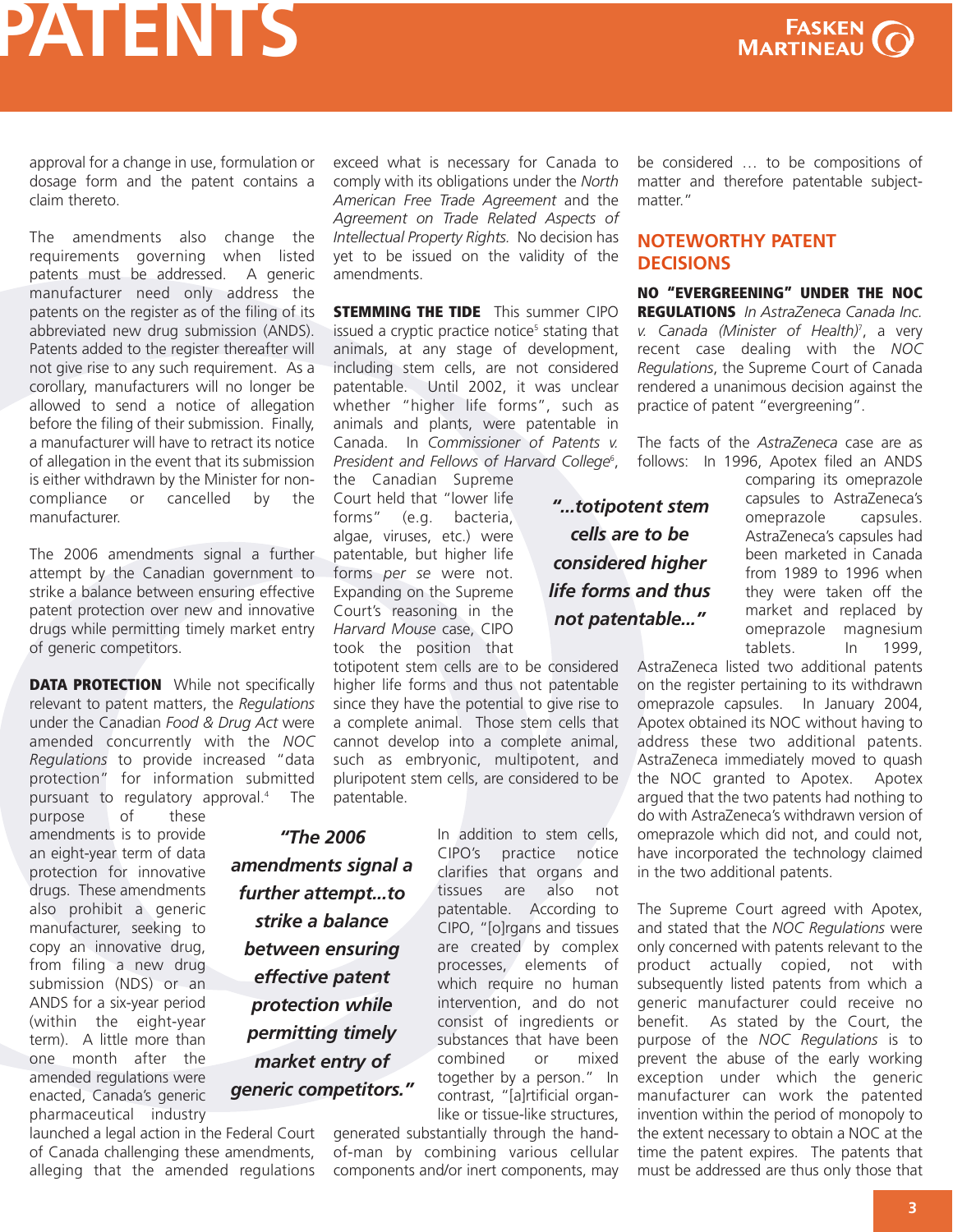<span id="page-3-0"></span>the generic manufacturer has relied upon in making its product, as deciding otherwise would allow innovative companies to "evergreen" their products indefinitely by adding new patents of marginal significance to the register, regardless of their relevance to the issue of early working and bioequivalence.

This case was decided under the *NOC Regulations* prior to the coming into force of the 2006 amendments. As discussed above, the amended *NOC Regulations* provide that listed patents must be relevant to the strength, dosage form or route of

administration of the drug the innovator is approved to sell, therefore addressing the issue before the Supreme Court. Nevertheless, this case may be important in that it reaffirms the purpose of the *NOC Regulations*, which may be useful in interpreting the balance of the 2006 amendments.

**WHAT'S THE "USE"?** With respect to many drugs, "use" claims are

commonly employed to overcome or avoid objections based on methods of medical treatment, which are not patentable in Canada. What happens, however, when there are multiple uses, some of which are patented and others are not? The Federal Court of Appeal had two occasions in 2006 to address this issue in the context of the *NOC Regulations*, holding that the mere sale of a product subject to a use patent does not amount to infringement without some further inducement or procurement.

*In [Pharmascience](http://decisions.fca-caf.gc.ca/en/2006/2006fca229/2006fca229.html) v. Sanofi-Aventis Canada Inc.* 8 , Aventis produced and marketed ramipril capsules approved for use in the treatment of both hypertension and cardiac insufficiency. In 2001, Pharmascience filed an ANDS for its ramipril capsules comparing its product to that of Aventis. Although the Pharmascience ramipril capsules were therapeutically equivalent to Aventis' product, Pharmascience sought approval for use *only* in the treatment of

hypertension and alleged that the patent covering the use of ramipril for cardiac insufficiency would not be infringed. At the trial level, Aventis successfully obtained an order prohibiting the Minister from issuing a NOC to Pharmascience for its ramipril product, on the basis that there would be infringement of the relevant patent by patients if it were issued. Pharmascience then appealed to have the prohibition order set aside.

On appeal, Pharmascience conceded that it was inevitable that patients would take its ramipril capsules for cardiac insufficiency.

*"the mere sale by a generic pharmaceutical drug producer of a medicine subject to a "use" patent is insufficient to constitute infringement"*

Aventis argued that, on the basis of this infringement, it should be entitled to the lower Court's prohibition order. The Court of Appeal, however, held that the *NOC Regulations* are not intended to prevent all infringement, only infringement by, or induced or procured by, generic drug manufacturers. As there was no evidence that Pharmascience *per se* would infringe or induce infringement of the use

patent, the lower Court's order should be overturned. An application for leave to appeal to the Supreme Court of Canada was filed on September 20, 2006.

In a subsequent decision in November, the Court of Appeal held that the *Pharmascience* case squarely put to rest any issues with regard to inducing or procuring infringement under the *NOC Regulations*. Like the *[Pharmascience](http://decisions.fca-caf.gc.ca/en/2006/2006fca357/2006fca357.html)* case, *Sanofi-Aventis Pharma Inc. v. Apotex*, <sup>9</sup> involved ramipril and its use for cardiac insufficiency and vascular hypertrophy. The Court of Appeal found that the mere sale by a generic pharmaceutical drug producer of a medicine subject to a "use" patent is insufficient to constitute infringement under the *NOC Regulations*. Something more was needed in the way of conduct to make a manufacturer liable in an action for infringement, such as procuring or inducing others to infringe. It was held that there was no such evidence in this case.

The recently enacted amendments to the *NOC Regulations* also attempt to clarify the scope of protection with respect to "use" patents in an effort to resolve any perceived conflicts between the *[Pharmascience](http://decisions.fca-caf.gc.ca/en/2006/2006fca229/2006fca229.html)*<sup>10</sup> case and earlier decisions of the Federal Court of Appeal.<sup>11</sup> More [specifically,](http://decisions.fca-caf.gc.ca/en/2002/2002fca290/2002fca290.html) the 2006 amendments make it clear that a Court should limit its inquiry to acts of infringement that will occur by or at the prompting of the generic manufacturer.

**PATENT ABUSE IN CANADA** The Canadian *Patent Act* includes a regime against abuse of patent rights, in which one of the remedies is the grant of a compulsory license. This regime, however, has only been invoked on rare occasions. In *Brantford Chemicals Inc. v. Canada [\(Commissioner](http://decisions.fct-cf.gc.ca/en/2006/2006fc1341/2006fc1341.html) of Patents)* 12 , an appeal of a decision of the Commissioner of Patents, the Federal Court provided further guidance in the interpretation of section 65 (i.e. patent abuse).

After Merck & Co., Inc. had refused to grant Brantford Chemicals Inc., a subsidiary of Apotex Inc., a license to manufacture and sell sodium enalapril-sodium iodide complex, Brantford filed applications under section  $65(2)(c)$  and  $(d)$  to obtain a compulsory license from Merck on the basis that: (1) the demand for the patented article was not being met in Canada (i.e. sections  $65(2)(c)$ ; and (2) by reason of its refusal to grant a license on reasonable terms, a trade or industry was prejudiced and it was in the public interest that a license be granted (i.e. section 65(2)(d)). While both applications were dismissed by the Commissioner, only the dismissal of the second application was the subject of an appeal to the Federal Court.

The Federal Court held that the first step in establishing abuse of patent rights under section  $65(2)(c)$ , is to determine whether there is an actual demand for the patented article. Such demand is not limited to that of a single trader but rather extends to the general demand of the marketplace. This demand must also exist at the time of the application for a compulsory license. If there is such a demand, then the Court must consider whether such demand has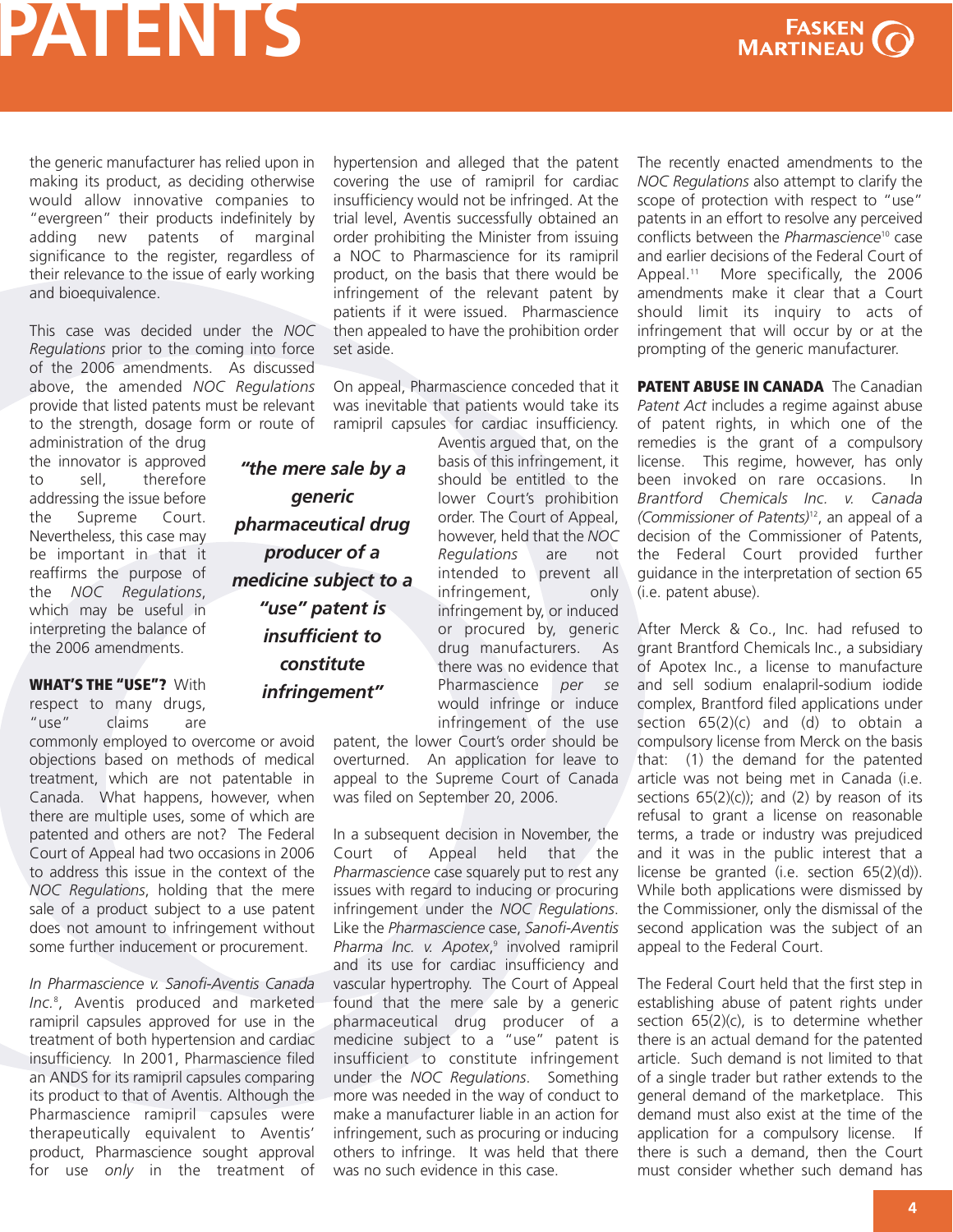

**P**

### <span id="page-4-0"></span>**PATENTS**

been met to an adequate degree and on reasonable terms.

The Federal Court also highlighted the three elements to be demonstrated in order to

> *"...the appellate court was not prepared to preclude the possibility that obviousness-type double patenting could be applied in circumstances involving multiple inventors..."*

establish patent abuse under section 65(2)(d). First, there must be a refusal by the patentee to grant a licence on reasonable terms. Second, there has to be prejudice to the trade or industry in Canada, or the trade of any person or class of persons trading in Canada or the establishment of any new trade or industry in Canada. Finally, it has to be in the public interest that the licence be granted. Of these

elements, the Court considered how to interpret the refusal by Merck to grant a license to Brantford. More specifically, the Court found that to recognize such a refusal, Merck must have been provided with sufficient information with respect to licensing conditions and sufficient time to assess whether to grant a voluntary license. In the result, the Federal Court found no abuse because the offer made by Brantford did not meet the requirements of section 65. There was no need to address Brantford's arguments relating to the issues of prejudice to trade or industry, and where the public interest might lie, as these considerations are only engaged once it is established that there has been a refusal to grant a licence.

#### **OBVIOUSNESS-TYPE DOUBLE PATENTING**

The *[Pharmascience](http://decisions.fca-caf.gc.ca/en/2006/2006fca229/2006fca229.html)*<sup>13</sup> case, cited above, is also an important decision on the issue of double patenting. Obviousness-type double patenting is often asserted as a ground of invalidity in order to attack a later issued patent where both the earlier and later patents are issued to the same applicant. This judge-made doctrine was developed to discourage the "evergreening" of patents. Evergreening occurs when a patentee attempts to unduly extend the statutory monopoly accorded to a particular invention by having separate

patents issued to it for the same invention with different issue dates. To establish obviousness-type double patenting, it must be shown that the claims of the later issued patent are not obviously distinct from the

claims of an earlier issued patent. But can obviousness-type double patenting be asserted where the inventors or applicants named in the impugned patent are different from those named in the earlier patent(s)?

In the *Pharmascience* case, the Court of Appeal reviewed the trial judge's finding that the doctrine of obviousness-type double patenting is not limited to cases involving a single

> *"This Federal Court of Appeal decision will no doubt be cited as authority to permit defendants to assert invalidity of a patent on the basis of withholding prior art from the Patent Office..."*

inventor. Aventis argued that the doctrine could not apply unless there were multiple patents by the same inventor. In the case at hand, the later issued impugned patent had a different inventor from that of the earlier patents. The lower court found that the inventors of the earlier patents had worked independently of the inventor of the impugned patent. As such, it could not reasonably be inferred that the impugned

patent was an attempt to extend unduly the term of the earlier patents. While the appellate court was not prepared to preclude the possibility that obviousnesstype double patenting could be applied in circumstances involving multiple inventors, the court had difficulty envisioning such a case. It will be interesting to see whether such a case presents itself before the courts.

**PATENT FRAUD NOW AVAILABLE IN CANADA?** Allegations of "Fraud on the Patent Office" have long been a staple of U.S. patent litigation, often relating to a patentee's failure to disclose relevant art to the Patent Office. While Canadian patent law does not impose a similar duty, the Canadian *Patent Rules* do allow a Canadian Examiner to requisition prior art cited in corresponding foreign applications.

Section 73(1)(a) of the *Patent Act* states that an application will become abandoned should an applicant not reply in good faith to any requisition made by an Examiner. The [Federal](http://decisions.fca-caf.gc.ca/en/2006/2006fca100/2006fca100.html) Court of Appeal in *Pason Systems Corp. v. Varco Canada Limited*<sup>14</sup> considered whether the failure to respond to the Examiner's prior art requisition could fall under section 73(1)(a). Pason alleged that Varco's Canadian patent was invalid, as Varco did not respond in good faith to an Examiner's request for art cited in corresponding foreign applications. The trial judge found that Pason's invalidity claim was not proper and ordered the allegation struck.

The Federal Court of Appeal, however, noted that since the enactment of section 73, there have been at least two cases where, after the issuance of a patent, a party successfully argued that the statutory conditions for its issuance had not been met because the applicant had not complied with this section (one of which was *Dutch [Industries](http://decisions.fca-caf.gc.ca/en/2003/2003fca121/2003fca121.html)*<sup>15</sup> ). The Court of Appeal decided that the trial judge had

erred and that the allegation should remain in the counterclaim.

This Federal Court of Appeal decision will no doubt be cited as authority to permit defendants to assert invalidity of a patent on the basis of withholding prior art from the Patent Office following an Examiner's requisition.

### **RELEVANCY OF AN INVENTOR'S NOTES** A

recent ruling makes it clear

that an inventor's notes are discoverable in certain [circumstances.](http://decisions.fct-cf.gc.ca/en/2006/2006fc282/2006fc282.html) In *Eli Lilly v. Apotex*<sup>16</sup> *, Apotex* moved to compel production of inventors' laboratory notebooks in order to facilitate examination of the inventors in a patent infringement action. In the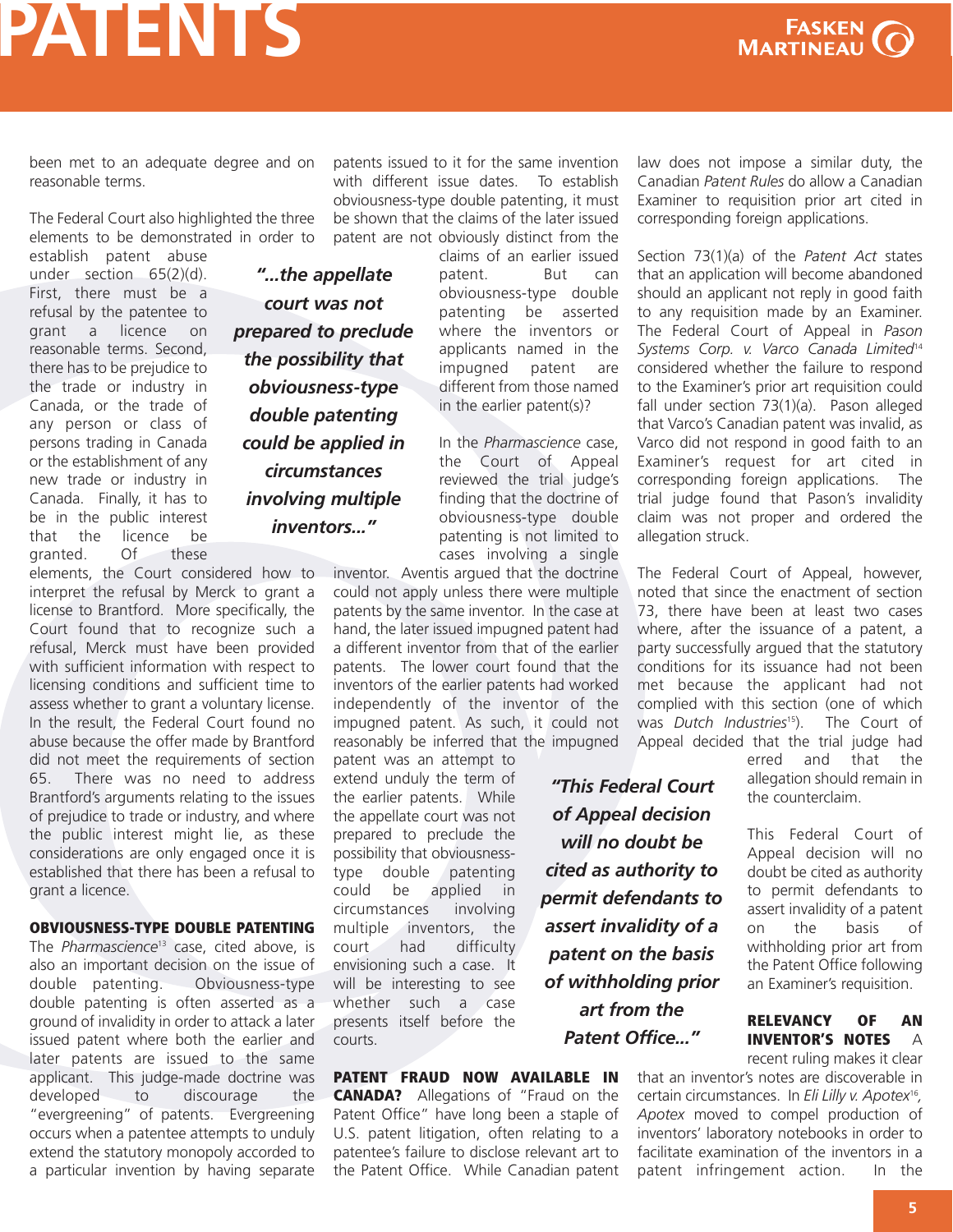

<span id="page-5-0"></span>underlying infringement action, the patentees claimed that Apotex had infringed its patents through the manufacture and sale of the drug nizatidine. Apotex had defended the claim with allegations of non-infringement and counterclaimed that the patents were invalid on various grounds. Apotex requested the inventors' laboratory notebooks in advance of the examination of the inventors and the patentees refused to produce them. On a motion to compel production, the Court found that where the identity of the inventors or the assignment of the patents is contested, the inventors' notebooks can be relevant and must be produced for purposes of discovery.

**CORRECTING INVENTORSHIP** A recent Federal Court decision underscores the importance of correctly determining inventorship while a Canadian patent application is still pending. In *Micromass U.K. Limited v. The [Commissioner](http://decisions.fct-cf.gc.ca/en/2006/2006fc117/2006fc117.html) of Patents*<sup>17</sup> , a co-inventor was inadvertently omitted when the Canadian application was filed. The error was discovered during a review of the corresponding U.S. application, but not until after the Canadian patent had issued. There was no issue as to proper inventorship or chain of title since the originally-listed inventor confirmed the inventive contributions of the second and agreed to his addition as a listed inventor. Both inventors also agreed to assign their rights in the patent to Micromass.

Under the *Patent Act*, it is possible to amend inventorship while the patent application is pending provided the Commissioner of Patents is satisfied that the omission was due to inadvertence or mistake. The Commissioner does not, however, have the power to amend inventorship after issuance. As only the Federal Court can do so pursuant to the *Patent Act*, any correction of inventorship after issuance requires a Court order. Fortunately in this case, the Court was satisfied on the basis of the evidence before

it that the inventorship should be corrected as requested.

**WHEN IS A PREDICTION SOUND?** It is common for pharmaceutical inventions to rely on the doctrine of "sound prediction" as a basis for establishing utility. This doctrine provides that utility need not be based on actual utility if the following 3 elements are present: (1) a factual basis for the prediction of utility; (2) at the date of the patent application, an articulate and "sound" line of reasoning from which the desired result can be inferred from the factual basis; and (3) a full, clear and exact description of the nature of the invention and the manner in which it can be practised. In 2005, two Federal Court cases reviewed the doctrine of sound prediction but each applied a different "date of the patent", creating uncertainty as to the proper test. Both cases were appealed.

In the lower Court decision of *Aventis Pharma Inc. v. Canada (The Minister Of Health)* 18 , the Federal Court [considered](http://decisions.fct-cf.gc.ca/en/2005/2005fc1283/2005fc1283.html) whether the Canadian filing date or the priority date was the "date of the patent application". According to the *Aventis* case, the doctrine contemplated the use of the Canadian *filing* date for the purposes of assessing the soundness of the prediction. [However,](http://decisions.fct-cf.gc.ca/en/2005/2005fc1205/2005fc1205.html) in *Pfizer Canada Inc. v. Canada (The Minister Of Health)* 19 , the relevant date was held to be the priority date of the Canadian patent.

The 2006 appeal [decision](http://decisions.fca-caf.gc.ca/en/2006/2006fca64/2006fca64.html) in the *Aventis* case<sup>20</sup>, held that the date to assess the soundness of the prediction was correctly found to be the Canadian filing date. The *Pfizer* case is still under appeal.

**CAN A "SELECTION" BE PATENTABLE?** A selection patent can be sought where there has been a selection of one or more compounds from a previously discovered group of compounds. In Canada, there has been little jurisprudence on the subject, and the few Canadian cases have relied heavily on more developed U.K. law in the narrow field of selection patents.

Before the lower Court in *Pfizer v. [Ratiopharm](http://decisions.fca-caf.gc.ca/en/2006/2006fca214/2006fca214.html)*, <sup>21</sup> Pfizer attempted to stop the issuance of a NOC for Ratiopharm's amlodipine besylate formulation on the basis of Pfizer's "selection" patent to this salt of amlodipine. Ratiopharm countered that Pfizer's patent was invalid on the basis that the invention was "mere validation", and the trial judge concurred. At issue was whether Pfizer's research was "mere verification" of the properties of the new salt or whether it amounted to an invention entitling Pfizer to a selection patent.

In overturning the trial judge's ruling, the Federal Court of Appeal found that the selection of one specific compound from a larger number of possible compounds and the determination of that specific compound's characteristics is not mere verification. While the Court held that no one is entitled to a selection patent merely by ascertaining the properties of a known substance, investigations involving the discovery of previously unknown qualities of a specific compound that are not attributable to it by virtue of that compound belonging to the larger group qualify for selection patent protection. The Court of Appeal found that Pfizer's new salt of amlodipine besylate was not known and its properties needed to be established.

To meet the statutory utility requirement under the *Patent Act*, the selected compound must also have an advantage over the larger group or class of compounds as a whole. According to the Court of Appeal, the claimed salt had both a special advantage and quality of a special character, in terms of its stability, solubility, non-hygroscopicity and processability that gave rise to a valid selection patent claim. As such, the validity of Pfizer's selection patent was restored on appeal. An application for leave to appeal this decision was filed on September 8, 2006.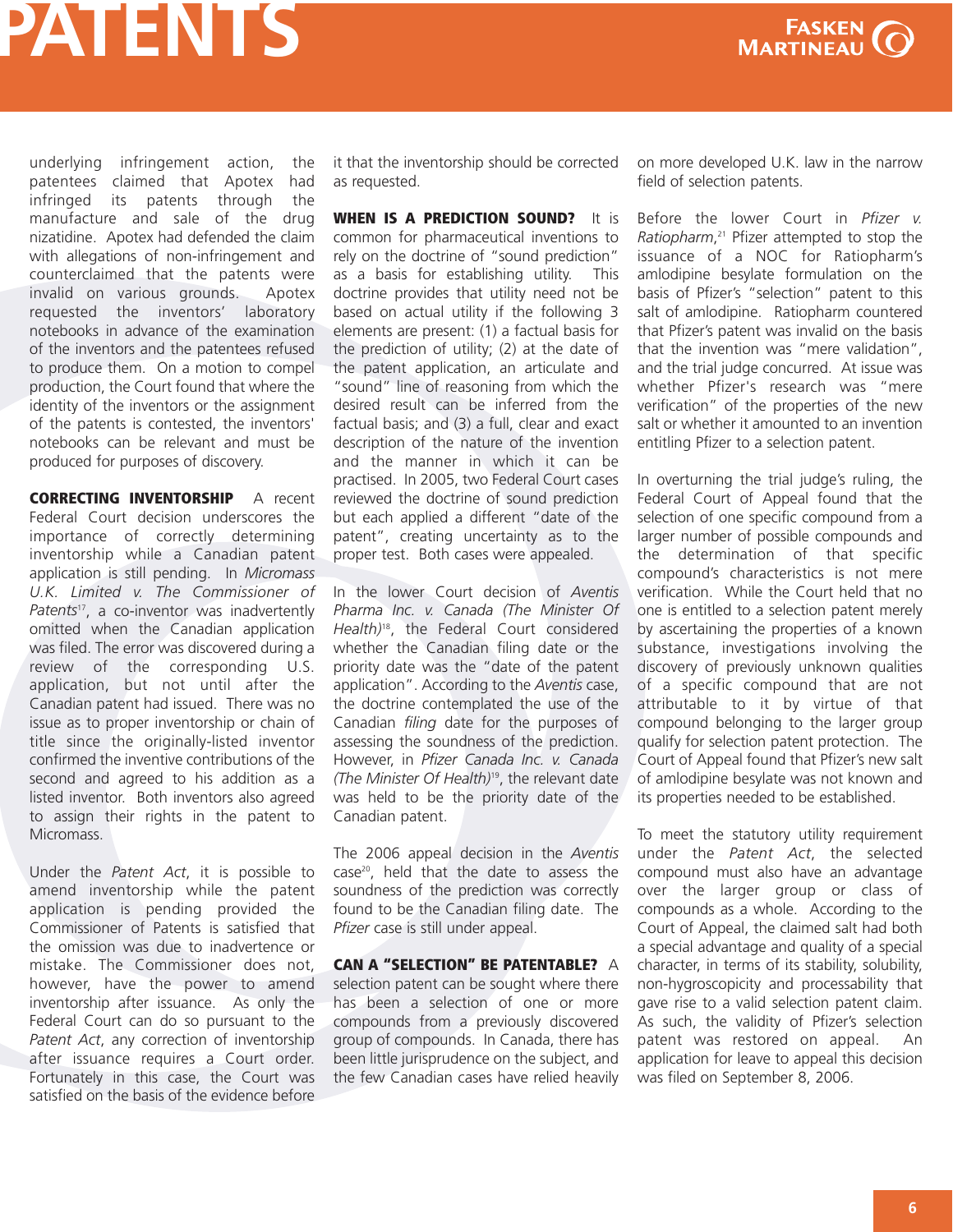# <span id="page-6-0"></span>**TRADE-MARKS**



### **KEY CANADIAN DEVELOPMENTS IN TRADE-MARKS**

The Supreme Court of Canada was very active in the trade-mark field, releasing both the *Mattel* and the *Veuve Clicquot* decisions, which at first blush appeared to deal a blow to the protection afforded famous brands, as well as the *Pro Swing* case, a decision on the enforcement of foreign non-monetary judgments. There were also a number of noteworthy 2006 Federal Court cases, including a case involving the ability of a foreign mark to challenge use of a confusingly similar mark in Canada.

### **NOTEWORTHY TRADE-MARK DECISIONS**

**PROTECTING FAMOUS MARKS** In two ground-breaking trade-mark cases, the Supreme Court of Canada has given new vitality to the protection of famous brands in Canada. It is ironic that, based on the facts, both the producer of the sophisticated VEUVE CLICQUOT™ champagne and the manufacturer of the ubiquitous BARBIE™ doll were unsuccessful in their respective claims.

In *Mattel, Inc. v. [3894207](http://scc.lexum.umontreal.ca/en/2006/2006scc22/2006scc22.html) Canada Inc.,* <sup>22</sup> Mattel sought to prevent the registration of a design mark incorporating the word BARBIE'S in association with restaurant services. Its statement of opposition alleged that the fame of its BARBIE trade-mark, developed essentially through the sale of dolls, was such that consumers would likely be confused into thinking that it was extending its activities to the restaurant business. In *Veuve Clicquot Ponsardin v. Boutique Cliquot Ltee.,* <sup>23</sup> Veuve Clicquot Ponsardin attacked the [defendant's](http://scc.lexum.umontreal.ca/en/2006/2006scc23/2006scc23.html) trade-mark registration for a clothing boutique on the basis that: (1) the fame developed by its brand in connection with the sale of champagne was such that consumers would either likely be confused into thinking that the defendant's CLIQUOT mark (without the "c" found in Veuve Clicquot's mark) in association with a women's garment store would be related to them; or (2) that the connection created in the minds of consumers was such that depreciation of the substantial goodwill in the VEUVE CLICQUOT trade-mark would result.

In the *Mattel* case, the Supreme Court of Canada first addressed a tangent taken by the Federal Court of Appeal in assessing the likelihood of confusion that had a significant impact on claims made by owners of famous brands. Previous case law appeared to require that a "connection" be established between the products and services of the respective parties, absent which no degree of fame could establish a likelihood of confusion. The Supreme Court acknowledged that the remoteness of the respective products and services of the parties was an important factor to be assessed, however, the Court held that with enough fame, a brand's footprint could truly extend across vast expanses of product and service categories. Nevertheless on the facts before the Court, it was held that the BARBIE mark was not famous enough for patrons of the restaurant services to likely believe that such services were offered by Mattel. In *obiter*, the Court suggested that evidence of diversification of products and services sold with significant success would have been persuasive in altering the verdict. The extensive period of peaceful coexistence of the BARBIE'S™ restaurant and BARBIE™ dolls in the Canadian marketplace without any shred of evidence of actual confusion also influenced the outcome.

Similar reasoning was applied in the *Veuve Clicquot* case to dismiss allegations of likelihood of confusion. The Court, however, also considered whether the defendant boutique's use of the CLIQUOT trade-mark "depreciated the goodwill" of VEUVE CLICQUOT™ under section 22 of the *Trade-Marks Act*. The muddled fifty-year history of this section and the resulting uncertainty as to its true purpose and scope made it dubious terrain for owners of famous brands. The Supreme Court clarified that the concept of depreciation of goodwill was similar to trade-mark dilution claims made in the United States and Europe. Dilution claims typically protect a famous brand against the whittling away of its unique character by third party use in situations where confusion as to source is not in issue. Canadian trade-mark law does not restrict the ability to assert a claim of depreciation of goodwill to owners of famous or even well-known trade-marks, but the Supreme Court pointed out that this claim would give little benefit to owners of brands having developed only modest goodwill because their scope of protection would likely be no

*"...with enough fame, a brand's footprint could truly extend across vast expanses of product and service categories."*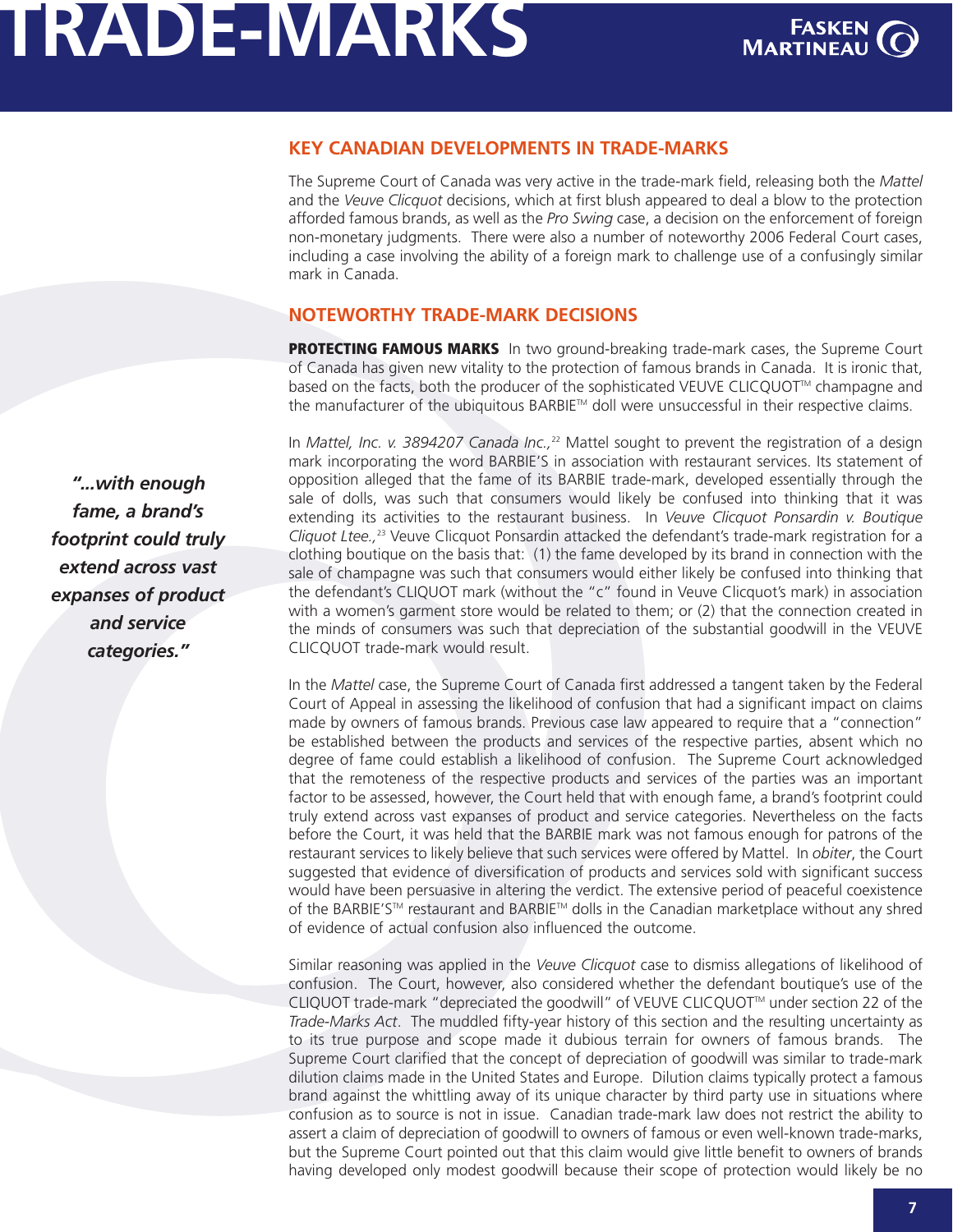# <span id="page-7-0"></span>**TRADE-MARKS**



greater than under a likelihood of confusion analysis. The Court also held

that depreciation of goodwill can be alleged even if the mark used by the defendant is not identical to the plaintiff's mark. It is sufficient that the distinguishing features of the mark be appropriated. A single letter difference in spelling (in this case the missing "c") was not accepted as a

defence. Veuve Clicquot Ponsardin's claim ultimately failed, however, because the evidence did not establish that consumers would make a connection between the CLIQUOT mark displayed in a garment store and the famous VEUVE CLICOUOT mark used in association with champagne. Even if such a connection could be shown, the Court stated that it still would have required evidence of the "depreciation" that Veuve Clicquot Ponsardin claimed would occur because of this association.

**GETTING INTO THE SWING OF THINGS** The Supreme Court of Canada recently reviewed the enforceability of foreign judgments in *Pro Swing Inc. v. Elta Golf Inc*. <sup>24</sup> Pro Swing Inc. [manufactured](http://scc.lexum.umontreal.ca/en/2006/2006scc52/2006scc52.html) and sold customized gold clubs and golf club heads under the TRIDENT trade-mark in the United States. Elta Golf Inc. carried on business in Ontario, and offered for sale on its website goods bearing the mark TRIDENTTM. Pro Swing filed a complaint in Ohio for trade-mark infringement and the parties entered into a settlement agreement and consent decree. In 2002, Pro Swing brought a motion for contempt of court alleging that Elta Golf had violated the previous U.S. District Court consent decree. Pro Swing then filed to enforce the decree in Ontario. One of the main issues before the Court was whether foreign nonmoney judgments can be recognized and enforced by Canadian Courts.

The Supreme Court of Canada held that the consent decree and contempt order at issue were not enforceable in Ontario. According to Deschamps J. "… the time is ripe to revise the traditional common law

*"For foreign injunctive relief to be enforceable in Canada, the territorial scope must be specific and clear..."*

rule that limits the recognition and enforcement of foreign orders to final money *judaments*.

However, such a change must be accompanied by a judicial discretion enabling the domestic court to consider relevant factors so as to ensure that the orders do not disturb the structure and integrity of the Canadian legal<br>system." For foreian For foreign injunctive relief to be

enforceable in Canada, the territorial scope must be specific and clear, which was found lacking in this case. Since the undertaking was not expressly "worldwide", the consent decree could not be said to clearly apply outside the territory. To interpret the contempt order as applying outside the U.S. would offend the principle of territoriality. According to the Court, "[e]xtraterritoriality and comity cannot serve as a substitute for a lack of worldwide trade-mark protection."

### **CAN A MARK KNOWN OUTSIDE CANADA NEGATE DISTINCTIVENESS IN CANADA?**

In *Bojangles' [International,](http://decisions.fct-cf.gc.ca/en/2006/2006fc657/2006fc657.html) LLC and Bojangles' Restaurants, Inc. v. Bojangles*

*Café Ltd*., <sup>25</sup> the Federal Court reviewed the evidentiary threshold necessary to successfully oppose a Canadian trademark application on the grounds that it lacks distinctiveness in view of another mark that is not registered or used in Canada. Bojangles' International, LLC and Bojangles' Restaurants, Inc. appealed a 2004 decision of the Trade-Marks Opposition Board rejecting the opposition. The Opponents operated several hundred restaurants under the

BOJANGLES trade-mark in the United States but none in Canada and had not registered the mark BOJANGLES here. Bojangles Café Ltd. managed two cafes in Vancouver and had applied to register the trade-mark BOJANGLES CAFÉ in Canada, in association with a variety of food products and restaurant services.

The main issue on appeal was whether the Opponents' mark had met the standard of being well-known in at least one area of Canada or widely-known in Canada so as to negate the distinctiveness of the Applicant's mark. The Board dismissed the opposition, holding that the evidence adduced did not support a finding that the Opponents' mark had met this standard.

In support of the appeal, the Opponents filed fresh evidence on the number of visits by Canadians to their website, spillover advertising in magazines circulated in Canada carrying advertisements of the BOJANGLES mark, pictures of highway advertisement signs in the United States featuring the BOJANGLES mark, as well as affidavits and a survey aimed at demonstrating the awareness and reputation of their mark in Canada.

The Federal Court, in upholding the Board's decision, stated that the Opponents had failed to establish that their mark was "significantly",

*"...the Opponents had failed to establish that their mark was "significantly", "substantially" or "sufficiently" known "to some extent at least" in Canada, so as to negate the distinctiveness of the applied-for mark."*

"substantially" or "sufficiently" known "to some extent at least" in Canada, so as to negate the distinctiveness of the applied-for mark. The decision is currently under appeal.

**" C O N F U S I N G " [DEVELOPMENTS](http://decisions.fct-cf.gc.ca/en/2006/2006fc538/2006fc538.html)** In *H-D Michigan, Inc. v. The MPH Group Inc*.,  $H-D$ appealed the decision of the Registrar of Trademarks dismissing its opposition to the MPH Group's trade-mark HARLEYWOOD for use with clothing and

restaurant/bar services since, in the Registrar's opinion, it was not confusing with H-D's very well known HARLEY-DAVIDSON and HARLEY trade-marks.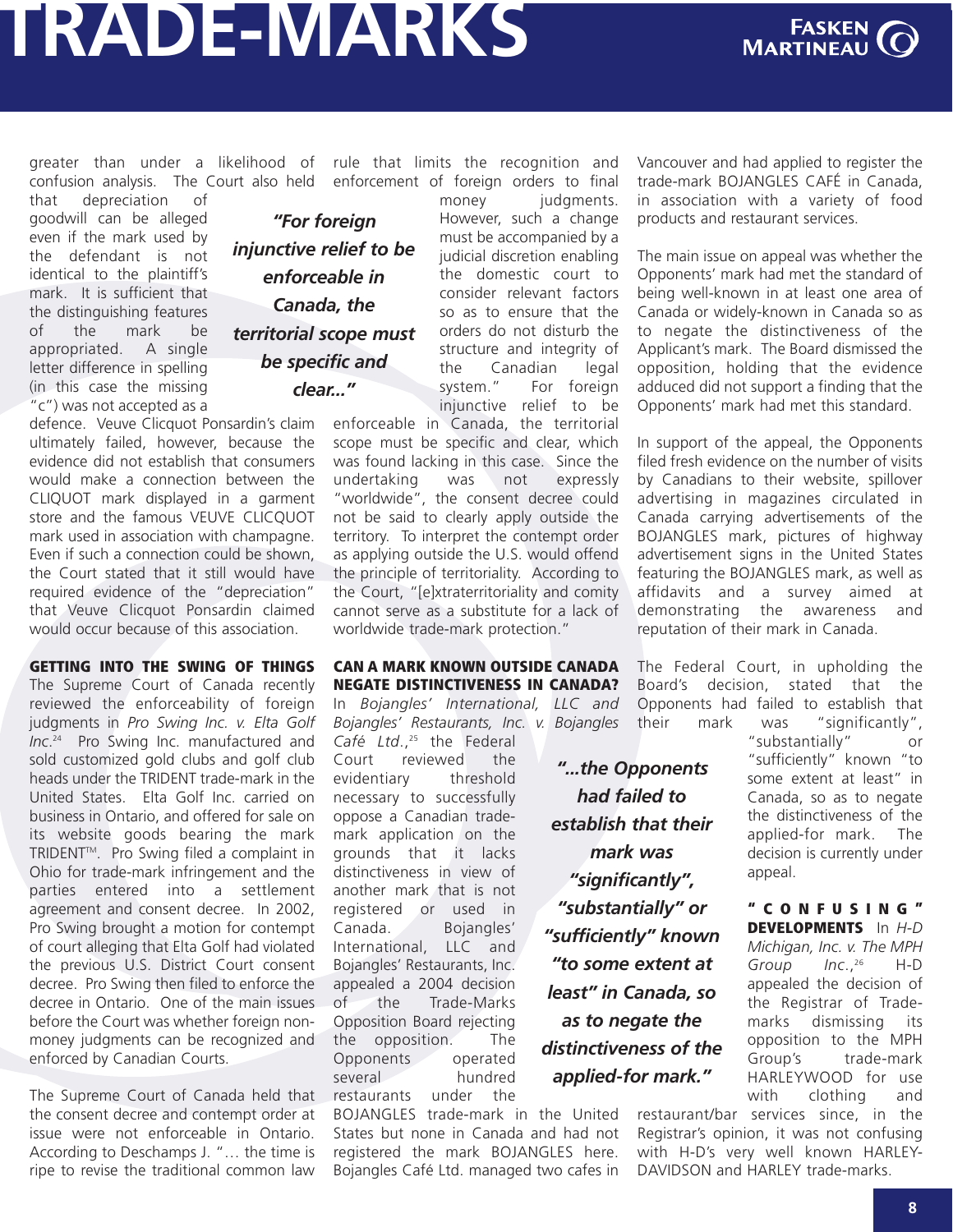# <span id="page-8-0"></span>**TRADE-MARKS**



H-D had licensed its marks in Canada to one company, which in turn sub-licensed to other companies for a variety of wares and services, including a license for clothing and another for the operation of restaurant/bars. The Registrar was not persuaded that the licensor had exercised the direct or indirect control of the character or quality of the services provided by the sub-licensees and therefore found that the marks were nondistinctive of H-D with respect to services. The Registrar conceded that if he were wrong on this point he would have found a likelihood of confusion between the marks. Further, the Registrar refused to acknowledge evidence of use by H-D of HARLEYWOOD in its U.S. restaurants, because no reference to this mark was made in the Statement of Opposition.

On appeal, H-D filed fresh evidence of use with respect to restaurant services and the distribution of clothing. H-D further argued that the Registrar could have considered the existence of a U.S. mark as one of the "surrounding circumstances" enumerated on section 6(5) of the *Trademarks Act*, even though it was not specifically pleaded in the Statement of Opposition. The Federal Court acknowledged the strength of the HARLEY mark as being dominant. The Court also found that there is a marked degree of resemblance between the marks, since H-D's HARLEY mark is entirely contained within MPH's mark HARLEYWOOD. In the result, the Registrar's decision was set aside as the Court did not believe MPH met the onus of demonstrating no likelihood of any confusion with the H-D mark.

**COLOUR AND SHAPE MARKS ARE "ESSENTIALLY WEAK"** Brand name and generic pharmaceutical companies have continued to aggressively litigate rights to the colour and shape of pills as trademarks. In *Eli Lilly and Company v. Novopharm Limited and the Registrar of [Trade-marks](http://decisions.fct-cf.gc.ca/en/2006/2006fc843/2006fc843.html)*, <sup>27</sup> there was an appeal to the Federal Court from a decision of the Registrar to refuse to register a trade-mark for Eli Lilly's 20 mg PROZAC capsule consisting of pale green and whitish yellow colours applied to the visible surface of the capsule. In the opposition, the Registrar found that Eli Lilly's colour/shape mark was "essentially weak" and that Eli Lilly had failed to discharge the heavy burden of establishing distinctiveness. Eli Lilly appealed to the Federal Court but the appeal was dismissed because the Court found that the Registrar had reached a reasonable decision on the basis of the evidence before it. Since no significant new evidence was introduced, there was nothing to support Eli Lilly's appeal for a *de novo* review.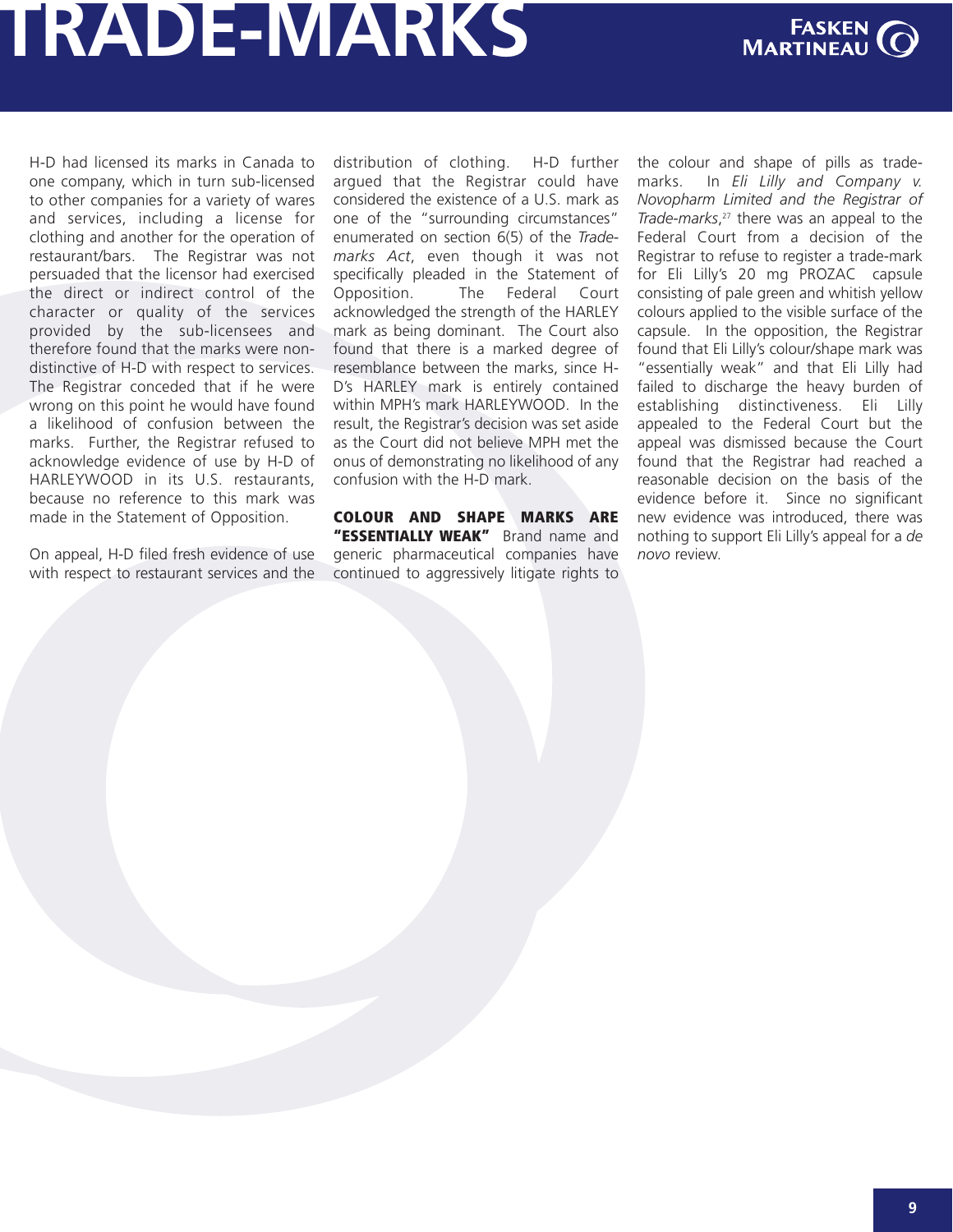# <span id="page-9-0"></span>**COPYRIGHT**



**C** 

### **KEY CANADIAN DEVELOPMENTS IN COPYRIGHT**

Similarly to patents and trade-marks, 2006 saw several important developments in Canadian copyright law. Of particular note, the Supreme Court of Canada addressed the issue of reproduction of freelance newspaper articles in electronic databases, while the Canadian Copyright Board established royalties for ringtones. In addition, the Federal Court reviewed statutory damage claims under the *Copyright Act* and jurisdictional issues involving the Internet.

### **NOTEWORTHY COPYRIGHT DECISIONS**

**DECONTEXTUALIZATION IN ELECTRONIC DATABASES** In a case that may have a far reaching impact on the way news is disseminated in this information age, the Supreme Court of Canada in *Robertson v. Thompson [Corporation](http://scc.lexum.umontreal.ca/en/2006/2006scc43/2006scc43.html)*<sup>28</sup> found that the right to reproduce a collective work, such as a newspaper, under the Copyright Act does not carry with it the right to republish freelance articles as part of an entirely different collective work such as those found in an electronic database.

Ms. Robertson initiated a class action against the publishers of the Globe & Mail on the grounds that they had authorized the electronic reproduction of her two articles without her written consent. The central issue before the Supreme Court was whether newspaper publishers who have received licenses to reproduce freelance articles in their papers are entitled to reproduce the same freelance articles in electronic databases without the consent of and without compensation to the authors.

The Canadian *Copyright Act* establishes two separate but co-existing rights: (1) the copyright that freelance authors hold over their articles; and (2) the copyright of the newspaper publishers who reproduce these articles in a compilation (i.e. the newspaper). Under the provisions of the *Copyright Act*, therefore, a freelancer owns the copyright in his or her own work and a newspaper publisher owns copyright in the compilation of articles presented in the newspaper itself.

According to the Court, the main issue was whether the electronic databases containing the newspaper articles reproduced the newspaper itself, or a substantial part of it, or whether they simply reproduced the original articles in a "decontextualized format". If the database was considered to be a reproduction of a substantial part of the newspaper *per se*, then the copyright held by the publisher would entitle the publisher to make such a reproduction. If, however, the electronic databases reproduced the articles in a way that decontextualized them from the newspaper, and did so without the consent of the authors, then this would constitute copyright infringement by the publisher. To determine whether a substantial part of the protected work was reproduced, the Court found that it is not the quantity but rather the quality and nature of what was reproduced that is to be considered; the essence and originality must be preserved.

By a narrow 5-4 majority, the Court ruled that the decontextualization of the newspaper articles as they appeared in the databases was such that it was not the newspapers that were reproduced but the articles themselves. The electronic databases at issue were viewed as compilations of individual articles presented outside of the context of the collective work from which they originated. The Court therefore concluded that the newspaper publisher needed the consent of the work's author for the electronic reproduction of these articles.

Unfortunately, the Supreme Court's decision did not conclusively address the issues. The newspaper publishers had asserted that there was an implied license to reproduce the articles. Robertson countered that for such an implied license to be valid, it had to be in writing. In considering this, the Supreme Court made a distinction between exclusive licenses and ordinary licenses. The first amounts to an assignment of copyright or of the attributes of copyright and must be set down in writing under the terms of the *Copyright Act*, however, an ordinary license

*"...the Supreme Court of Canada in Robertson v. Thompson Corporation found that the right to reproduce a collective work...under the Copyright Act does not carry with it the right to republish freelance articles as part of an entirely different collective work such as those found in an electronic database."*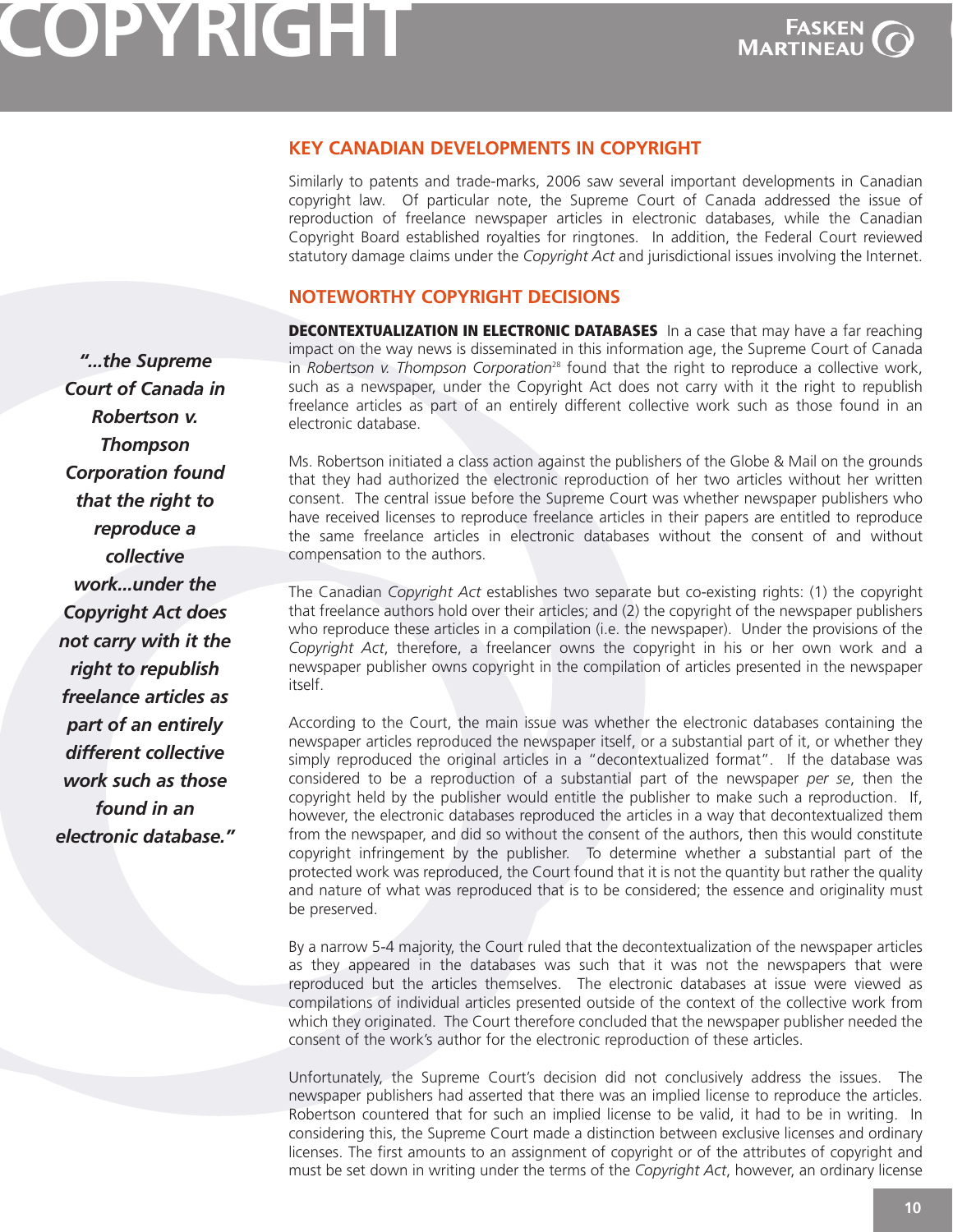### <span id="page-10-0"></span>**COPYRIGHT**

**FASKEN**<br>MARTINEAU

**C** 

that is non-exclusive, like that in the present case, can be granted *verbally* and can even be implied, depending on the

particular circumstances of each case. The Court found that there was conflicting evidence before the motions judge regarding the scope of such an alleged implied license. As the content of such implied licenses was still a "live issue", the case was sent back for trial to determine whether the freelance authors granted an implied license to the publishers to republish their articles in electronic form.

*"...the Copyright Board determined that ringtones are a "substantial part" of the musical work reproduced since the distinctive elements of a song are used in their creation..."*

**RINGTONES CASH-IN** In a groundbreaking decision, the Copyright Board of Canada recognized the right of the Society of Composers, Authors and Music Publishers of Canada (SOCAN) to collect royalties for the [transmission](http://cb-cda.gc.ca/decisions/m20060818-b.pdf) of ringtones. 29 The objectors to SOCAN's proposed tariff had argued that transmitting ringtones does not involve a communication "to the public" within the meaning of the Canadian *Copyright Act*.

First, the Copyright Board determined that ringtones are a "substantial part" of the musical work reproduced since the distinctive elements of a song are used in their creation and stated that an average thirty-second ringtone taken from a two or more minute long melody is a substantial part of the musical work. Second, the Copyright Board established that the transmission of a ringtone constitutes a communication by telecommunication "to the public", holding that the offer to sell musical ringtones to subscribers is no different than an Internet subscription service accessible to a member of the public. The fact that the purchaser receives the ringtone in a private setting does not turn the communication into a private transaction. In this case, communications with identical content sent to different individuals sequentially or repeatedly were found to amount to communications "to the public".

In establishing a royalty rate of 6% of the price paid by the ringtone subscriber, the Copyright Board broke new ground by

holding that the value of the communication right should be set at half that of the reproduction right. Further, it established a quarterly royalty cap of \$7,500 per license for 2003, and a minimum royalty of 6¢ per ringtone for the years 2004 and 2005. The most astonishing aspect of the decision is that the Copyright Board recognized that, in

awarding this royalty, compensation to rights holders for the use of ringtones in Canada would be among the highest in the world. In doing so, the Copyright Board explicitly rejected concerns raised that Canadian suppliers of ringtones would be at a competitive disadvantage in the global marketplace for new media.

**NO PERSONAL LIABILITY FOR NON-PAYMENT OF LEVIES** In the Federal Court decision of *Canadian Private Copying Collective v. [9087-0718](http://decisions.fct-cf.gc.ca/en/2006/2006fc283/2006fc283.html) Québec Inc*., <sup>30</sup> the directors of a closely held company were absolved from liability for non-payment of copyright tariff levies despite a finding that the company's conduct was inexcusable. The directors were the sole shareholders and directors of the defendant company that imported and sold blank CDs. The sale of blank CDs in Canada is subject to the payment of a royalty under the private copy tariff established by the Copyright

> *"...there should be some correlation between actual damages and statutory damages..."*

Board. The Canadian Private Copying Collective filed a claim against the directors and the company for the nonpayment of the levies and for the failure to report sales activity in accordance with the tariffs and the *Copyright Act*.

With regard to the liability of the directors, the Federal Court found no provision in the *Copyright Act* that would enable the Court to hold them personally liable for the payment of the statutorily imposed levy. Any liability of the directors must therefore be based on applicable principles of corporate law that recognize that control in itself is not sufficient to give rise to personal liability. This principle applies equally to closely held corporations. While chastising the company for its "inexcusable" failure to pay the applicable fine, the Court held that personal liability only arises where the director makes a tortious act through his own personal involvement. This was not the case here, where the company failed to pay a debt owed or to file legally required reports with no other facts supporting involvement of the directors. In the end, the Court ordered the Company to pay the levies pursuant to the *Copyright Act* and costs, based on the fact that it had admitted liability and the fact that its failure to pay was inexcusable.

**STATUTORY DAMAGES UNDER THE COPYRIGHT ACT** The Federal Court was given the opportunity to provide guidance on damages under section 38.1 of the *Copyright Act*, a provision that has rarely been considered since its adoption in 1997. Section 38.1 provides for "statutory damages" of not less than \$500 or more than \$20,000. Where there is more than one work or other subject-matter in a single medium, however, the courts may apply lower amounts if awarding the minimum would result in an amount "grossly out of proportion to the [infringement".](http://decisions.fct-cf.gc.ca/en/2006/2006fc584/2006fc584.html) In *Telewizja Polsat S.A. and Telewizja Polska Canada Inc. v. Jaroslaw Bucholc and Radiopol Inc*. 31 , the plaintiffs,

who produced and broadcast programming from Poland via satellite in an encrypted form, claimed that the defendants decoded the signal without authorization and made it available in a video-ondemand format for a fee via the Internet. The

plaintiffs claimed the maximum statutory damages of \$20,000 for each of the 2,009 program clips decoded and made available by the defendants.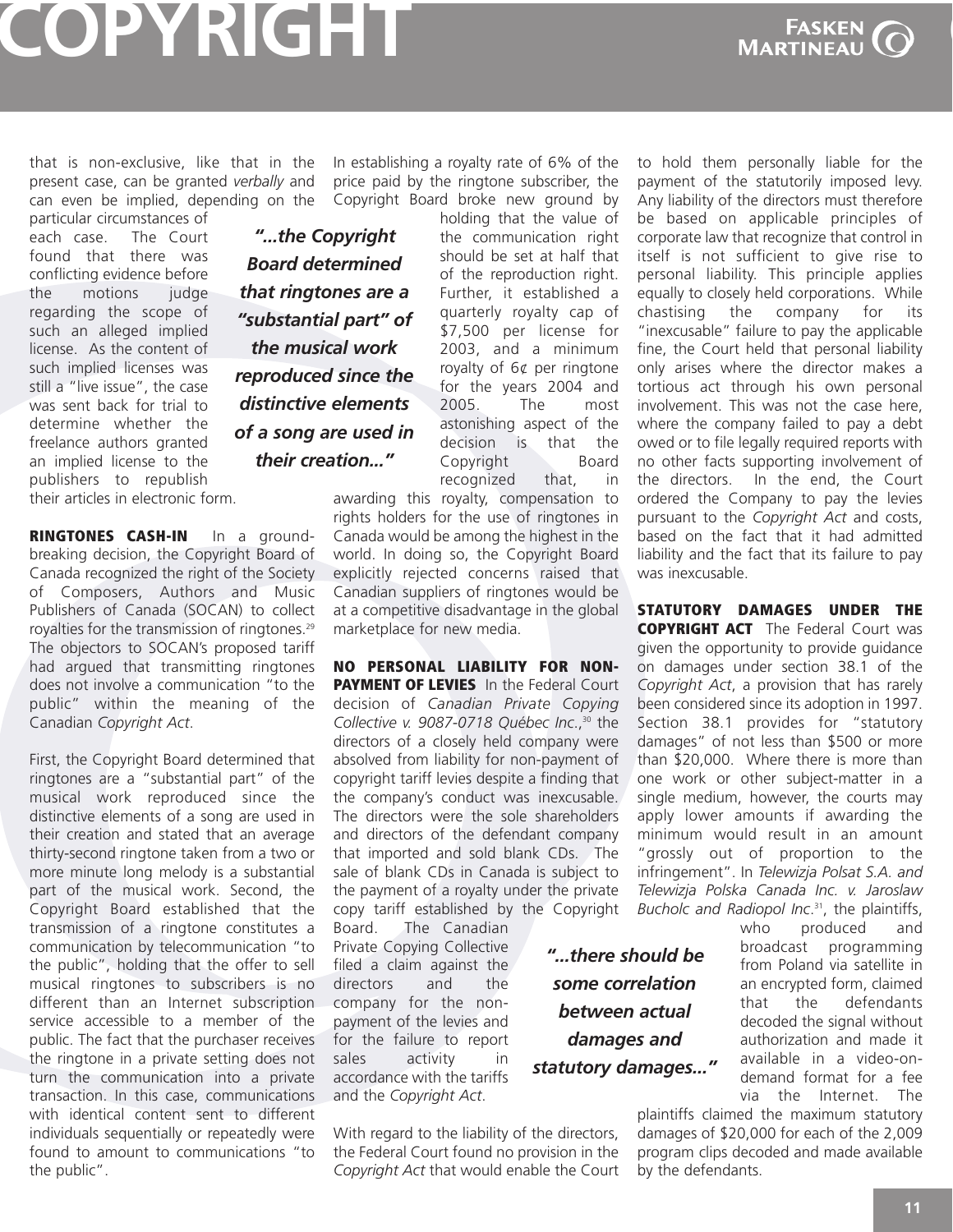# <span id="page-11-0"></span>**COPYRIGHT**



Noting a similarity to U.S. law and a lack of jurisprudence to date regarding section 38.1, the Court acknowledged the

following principles in assessing statutory damages: (1) there should be some correlation between actual damages and statutory damages; (2) a plaintiff is entitled to statutory damages for each work infringed; and (3) statutory damages are not a bar to punitive damages but punitive damages should not be awarded if deterrence has already been factored in.

*found that either the country of transmission or the country of reception may assume jurisdiction over a transmission linked to its territory."*

*"...the Ontario Court*

The Court found that applying the statutory maximum to each infringed work would yield an "unjust result", as the plaintiffs' loss of revenue was minimal. The need for deterrence was evident, however, and the Court considered evidence of bad

faith and the reprehensible conduct of the defendants, as provided by section 38.1(5). The Court awarded \$150 per infringed

> work but declined to allow a further award for punitive damages.

#### **THE INTERNET AND THE JURISDICTION OF CANADIAN COURTS** In *Disney [Enterprises](http://www.canlii.org/on/cas/onsc/2006/2006onsc10745.html) Inc. v.*

*Click Enterprises Inc*., <sup>32</sup> the Ontario Superior Court considered the issue of when to enforce a foreign judgment awarding damages for copyright infringement and unfair competition. The facts

were as follows: Click Enterprises Inc., located in Ontario, operated websites that distributed films to members, some of whom were U.S. residents. As a result, Disney Enterprises Inc. had applied for and been awarded an order from a New York

Court. Click Enterprises then challenged the jurisdiction of the U.S. Court.

The Ontario Court applied conflicts of law principles established by Supreme Court of Canada decisions requiring "order and fairness" and a "real and substantial connection" to either the subject matter of the action or the defendant. In this case, the Ontario Court found that either the country of transmission or the country of reception may assume jurisdiction over a transmission linked to its territory. There were reasonable grounds, therefore, for the U.S. Court to accept jurisdiction on the basis of a "real and substantial connection". This connection was further bolstered by Click Enterprise's commercial relationship with the residents of New York. While the Court reviewed the three possible defences available to Click Enterprise, including fraud, failure of natural justice and public policy, it ultimately enforced the award.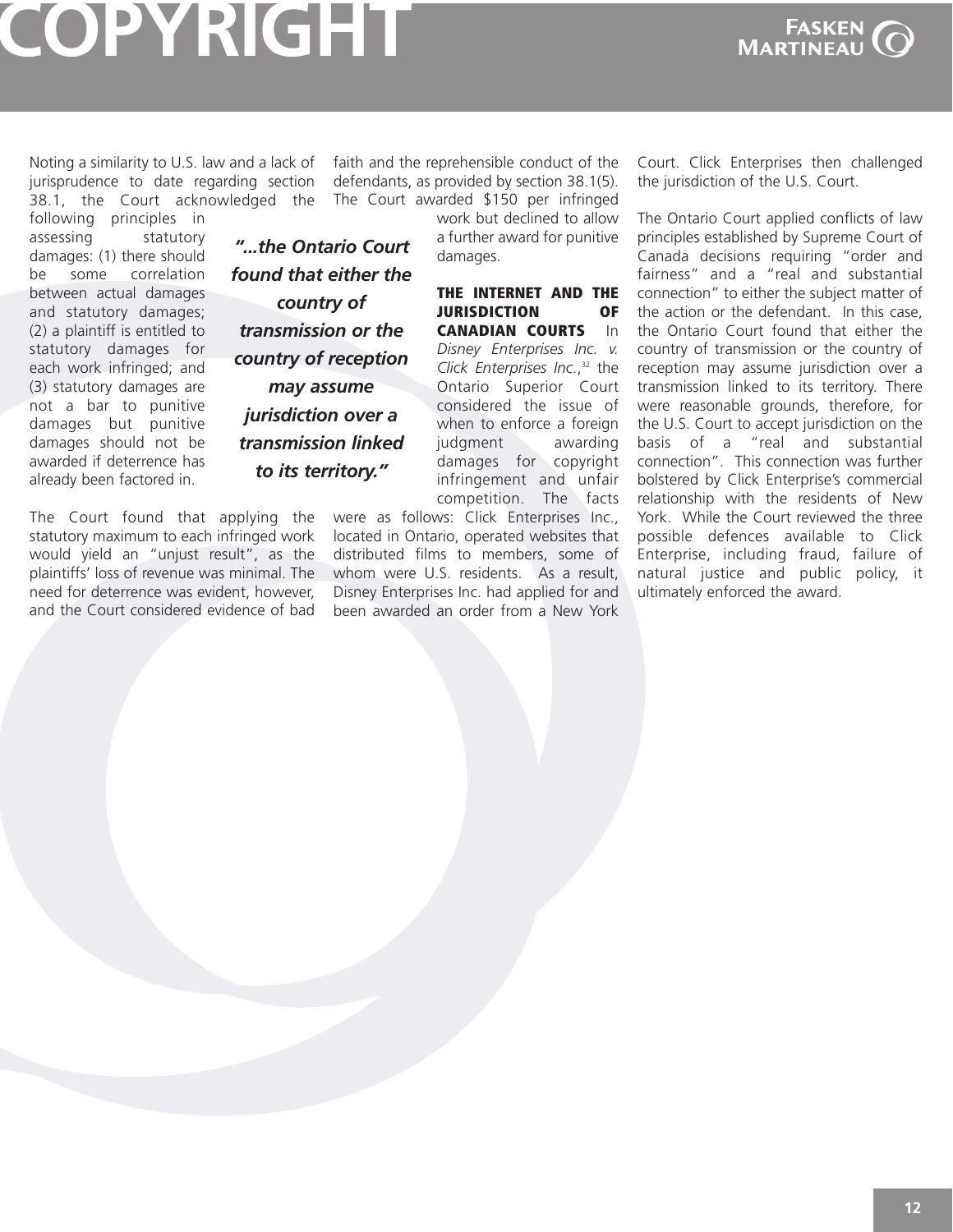

### **OUR INTELLECTUAL PROPERTY GROUP**

**THE FASKEN MARTINEAU INTELLECTUAL PROPERTY GROUP IS GROWING!** Earlier this year, we increased our patent bench strength by adding two patent practitioners to the group: Mark D. Penner and Daniel Polonenko. Mark is a partner in our group with expertise in the acquisition, protection and enforcement of intellectual property rights in the chemical, pharmaceutical and biotechnology areas. Dan is a registered patent agent with 20 years experience in the Canadian biotechnology industry.

Leanne Shaughnessy has also joined the group as an associate, focusing on all aspects of intellectual property prosecution and enforcement.

We have also added Mathieu Gagné, a doctor of laws and lawyer who advises and represents various clients in the health and life sciences sector.

**THINK OF US FOR IP** Comprised of a specialized group of lawyers, patent agents and trade-mark agents, our multidisciplinary group advises clients on all aspects of intellectual property and is dedicated to understanding the technology and business environment of our clients.

Our combined technical training and experience offer a breadth of patent expertise in the life sciences, physical and logical systems, software, business methods, mechanical and electromechanical devices as well as manufacturing systems, methods and processes.

We also have trade-mark lawyers, registered agents and clerks who file and prosecute trade-mark applications in Canada and internationally through an established network of associate law firms. Our trade-mark professionals are also experienced in validity/infringement opinions, availability/clearance reports, litigation and commercial transactions. Professionals in our Intellectual Property Group are active committee members of various legal and industry associations, and frequently present and publish on topics of interest in the field of intellectual property law.

Our IP litigators have extensive tribunal and litigation expertise having litigated on both the provincial and federal levels, and are experienced with all Courts at all levels of common law and civil law, including Quebec, in a wide range of intellectual property disputes.

### **ABOUT FASKEN MARTINEAU**

**OVERVIEW** Fasken Martineau is one of Canada's leading national business law and litigation firms. Internationally, our New York and London locations make Fasken Martineau a leader among Canadian firms with an established presence in the two major financial centres of the world and our Johannesburg office makes Fasken Martineau unique, as the only Canadian law firm with an office on the African continent.

Our Mining Group has been ranked Number One globally for two years in a row by Who's Who Legal; the International Who's Who of Business Lawyers. Many of the firm's lawyers are acknowledged leaders in their fields of expertise. Seventy-five of our lawyers are recognized in the Canadian Legal Lexpert Directory. Nineteen are ranked among the 500 leading lawyers in Canada. Fourteen of the firm's partners are cited in the prestigious Chambers Global "The World's Leading Lawyers" Directory. Fasken Martineau is acknowledged for its particular experience in cross-border M&A and securities work, banking and financial services, information technology law and intellectual property, insolvency and restructuring, tax, litigation, labour, estates and trusts, and arbitrations.

#### **Toronto**

*[Armand](http://www.fasken.com/WEB/fmdempprof.nsf/AllDocSearchEn/A05DF1A32F4014E085256FBD00568986?OpenDocument&Highlight=0,benitah,(.frmBio)) M. Benitah May M. [Cheng](http://www.fasken.com/WEB/fmdempprof.nsf/AllDocSearchEn/9EE527226C38346F8525701400662965?OpenDocument&Highlight=0,cheng,(.frmBio)) [Elizabeth](http://www.fasken.com/WEB/fmdempprof.nsf/AllDocSearchEn/142FF3C26D99EAD885256D9B0073172F?OpenDocument&Highlight=0,gouthro,(.frmBio)) E. Gouthro [Jason](http://www.fasken.com/WEB/fmdempprof.nsf/AllDocSearchEn/D80CFB1B538DE20A8825706E00509F41?OpenDocument&Highlight=0,kee,(.frmBio)) J. Kee Tai W. [Nahm](http://www.fasken.com/WEB/fmdempprof.nsf/AllDocSearchEn/8AD923DA7C1CB3E885256FBD006D4E36?OpenDocument&Highlight=0,nahm,(.frmBio)) Mark D. [Penner](http://www.fasken.com/WEB/fmdempprof.nsf/AllDocSearchEn/FBDD3F1D3B7EECC98525719300514A6C?OpenDocument&Highlight=0,penner,(.frmBio)) [Benjamin](http://www.fasken.com/WEB/fmdempprof.nsf/AllDocSearchEn/F52845B0C4C4333C85256FB30060AD85?OpenDocument&Highlight=0,romano,(.frmBio)) Romano A. Leanne [Shaughnessy](http://www.fasken.com/WEB/fmdempprof.nsf/AllDocSearchEn/C643CE24C1EC411D882571E600703CF4?OpenDocument&Highlight=0,shaughnessy,(.frmBio)) David [Turgeon](http://www.fasken.com/WEB/fmdempprof.nsf/AllDocSearchEn/6D2477A3259F72C4852570DE0069FCF5?OpenDocument&Highlight=0,turgeon,(.frmBio))*

#### **Montréal**

*Julie [Desrosiers](http://www.fasken.com/WEB/fmdempprof.nsf/AllDocSearchEn/24E4A109AFB0C48288256CDF006620D7?OpenDocument&Highlight=0,desrosiers,(.frmBio)) Alain Y. [Dussault](http://www.fasken.com/WEB/fmdempprof.nsf/AllDocSearchEn/4D4BE4CC4CA56BC085256E210074103D?OpenDocument&Highlight=0,dussault,(.frmBio)) Hilal El [Ayoubi](http://www.fasken.com/WEB/fmdempprof.nsf/AllDocSearchEn/946BC62D40352CCF852570AE0055A8EB?OpenDocument&Highlight=0,ayoubi,(.frmBio)) [Mathieu](http://www.fasken.com/WEB/fmdempprof.nsf/AllDocSearchEn/C160D752C06D48108525720A006F1417?OpenDocument&Highlight=0,gagne,(.frmBio)) Gagné [Stéphane](http://www.fasken.com/WEB/fmdempprof.nsf/AllDocSearchEn/3AD5730F8B24744587256A18008053A6?OpenDocument&Highlight=0,gilker,(.frmBio)) Gilker Marie [Lafleur](http://www.fasken.com/WEB/fmdempprof.nsf/AllDocSearchEn/FB7C41026834903787256A1800805BE0?OpenDocument&Highlight=0,lafleur,(.frmBio)) [Christian](http://www.fasken.com/WEB/fmdempprof.nsf/AllDocSearchEn/BEA06DA4F4892A9B85256D8A0055E9D0?OpenDocument&Highlight=0,leblanc,(.frmBio)) Leblanc Mark [MacNeil](http://www.fasken.com/WEB/fmdempprof.nsf/AllDocSearchEn/9F392C0C355CF83F852570AE0056CBEA?OpenDocument&Highlight=0,MacNeil,(.frmBio)) [Jean-Philippe](http://www.fasken.com/WEB/fmdempprof.nsf/AllDocSearchEn/636425ABE3DE27CE85256D800054C075?OpenDocument&Highlight=0,mikus,(.frmBio)) Mikus Marek [Nitoslawski](http://www.fasken.com/WEB/fmdempprof.nsf/AllDocSearchEn/5B04E3E5C88A240B852570AC0075E09A?OpenDocument&Highlight=0,nitoslawski,(.frmBio)) [Jan-Fryderyk](http://www.fasken.com/WEB/fmdempprof.nsf/AllDocSearchEn/B5B6CFD7E2379C3185256B490046EAE0?OpenDocument&Highlight=0,pleszczynski,(.frmBio)) Pleszczynski Martin F. [Sheehan](http://www.fasken.com/WEB/fmdempprof.nsf/AllDocSearchEn/C45E42372AC2442E87256A18008071EE?OpenDocument&Highlight=0,sheehan,(.frmBio))*

#### **Québec**

*[Sébastien](http://www.fasken.com/WEB/fmdempprof.nsf/AllDocSearchEn/E8B91A77B8E953AA8525718000564905?OpenDocument&Highlight=0,sebastien,roy,(.frmBio)) Roy Marie Carole [Tétreault](http://www.fasken.com/WEB/fmdempprof.nsf/AllDocSearchEn/441939AD4CDDC82085257180006B0DB2?OpenDocument&Highlight=0,marie,carole,tetreault,(.frmBio))*

#### **Vancouver**

*Karam [Bayrakal](http://www.fasken.com/WEB/fmdempprof.nsf/AllDoc/C57C56F5178E769B852570AB005A3739?OpenDocument) Alex [Cameron](http://www.fasken.com/WEB/fmdempprof.nsf/AllDocSearchEn/97C0D65936B51D2C87256A03005E88D3?OpenDocument&Highlight=0,cameron,(.frmBio)) Doran J. [Ingalls](http://www.fasken.com/WEB/fmdempprof.nsf/AllDocSearchEn/90ECB65A98B060BC85256FCD0057BA78?OpenDocument&Highlight=0,doran,(.frmBio)) Roger A.C. [Kuypers](http://www.fasken.com/WEB/fmdempprof.nsf/AllDocSearchEn/A603D0504E9D7E4185256FB7006B0E3F?OpenDocument&Highlight=0,kuypers,(.frmBio)) Janine [MacNe](http://www.fasken.com/WEB/fmdempprof.nsf/AllDocSearchEn/C6C3D1DAC521D3E38525717F00719D87?OpenDocument&Highlight=0,macneil,(.frmBio))il Daniel R. [Polonenko](http://www.fasken.com/WEB/fmdempprof.nsf/.vwENGBIOS/70F9930414D20F1485257146005B9B2E?OpenDocument) David [Wotherspoon](http://www.fasken.com/WEB/fmdempprof.nsf/AllDocSearchEn/384F14AF2453B92187256A03005F9CAC?OpenDocument&Highlight=0,wotherspoon,(.frmBio))*